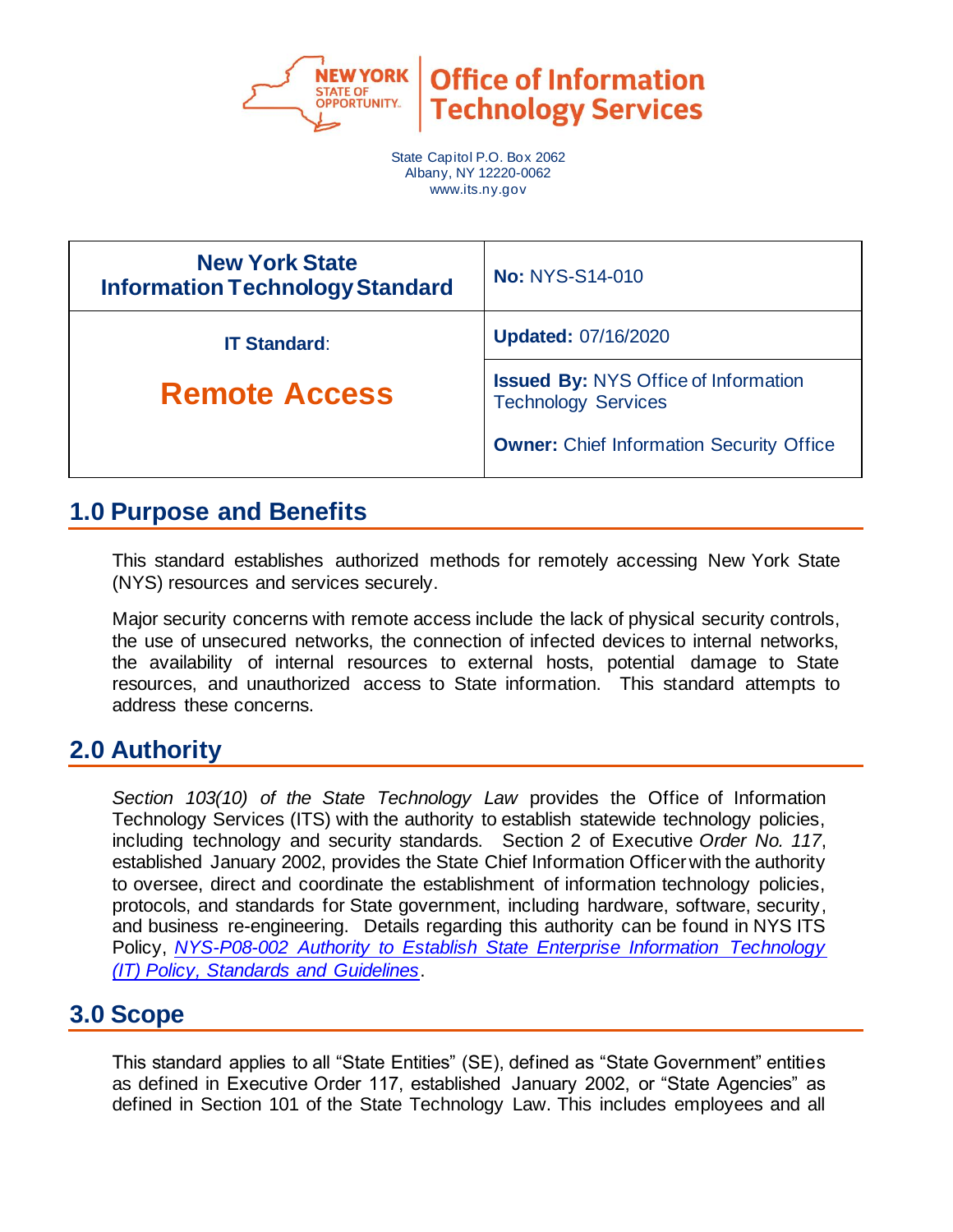third parties (such as local governments, consultants, vendors, and contractors) that use or access any IT resource for which the SE has administrative responsibility, including systems managed or hosted by third parties on behalf of the SE. While an SE may adopt a different standard, it must include the requirements set forth in this one.

#### **4.0 Information Statement**

NYS allows for remote access when there is a clear, documented business need. Access may be allowed from State-issued or personally-owned devices, at the discretion of the State Entities (SEs) and in accordance with the standards below. Such access must be limited to only those systems necessary for needed functions.

#### **4.1 Approved Methods of Remote Access**

Approved methods of remote access to NYS systems are listed in order of preference.

- a. **Portals** a server that offers access to one or more applications through a single centralized interface that provides authentication (e.g., web-based portal, virtual desktop interface (VDI)).
- b. **Direct Application Access** accessing an application directly with the application providing its own security (e.g., webmail, https).
- c. **Remote System Control** controlling a system remotely from a location other than the State's internal network.
- d. **Tunneling** a secure communication channel through which information can be transmitted between networks (e.g., Virtual Private Network (VPN)).

#### **4.2 Required Controls**

- a. Any method of remote access must use a centrally managed authentication system for administration and user access.
- b. Devices and software used for remote access must be approved by the SE after review by the SE's Information Security Officer (ISO)/designated security representative. SEs may provide blanket approvals based on this review.
- c. The authentication token used for remote access must conform to the requirements of the appropriate assurance level as per the [NYS-P20-001](https://its.ny.gov/document/digital-identity-policy) Digital [Identity Policy.](https://its.ny.gov/document/digital-identity-policy)
- d. Remote access sessions must require re-authentication after 30 minutes of inactivity.
- e. Remote access sessions must not last any longer than 24 hours.
- f. The SE must monitor for unauthorized remote connections and other anomalous activity and take appropriate incident response action as per the [NYS-S13-005](https://its.ny.gov/document/cyber-incident-response-standard) [Cyber Incident Response Standard.](https://its.ny.gov/document/cyber-incident-response-standard)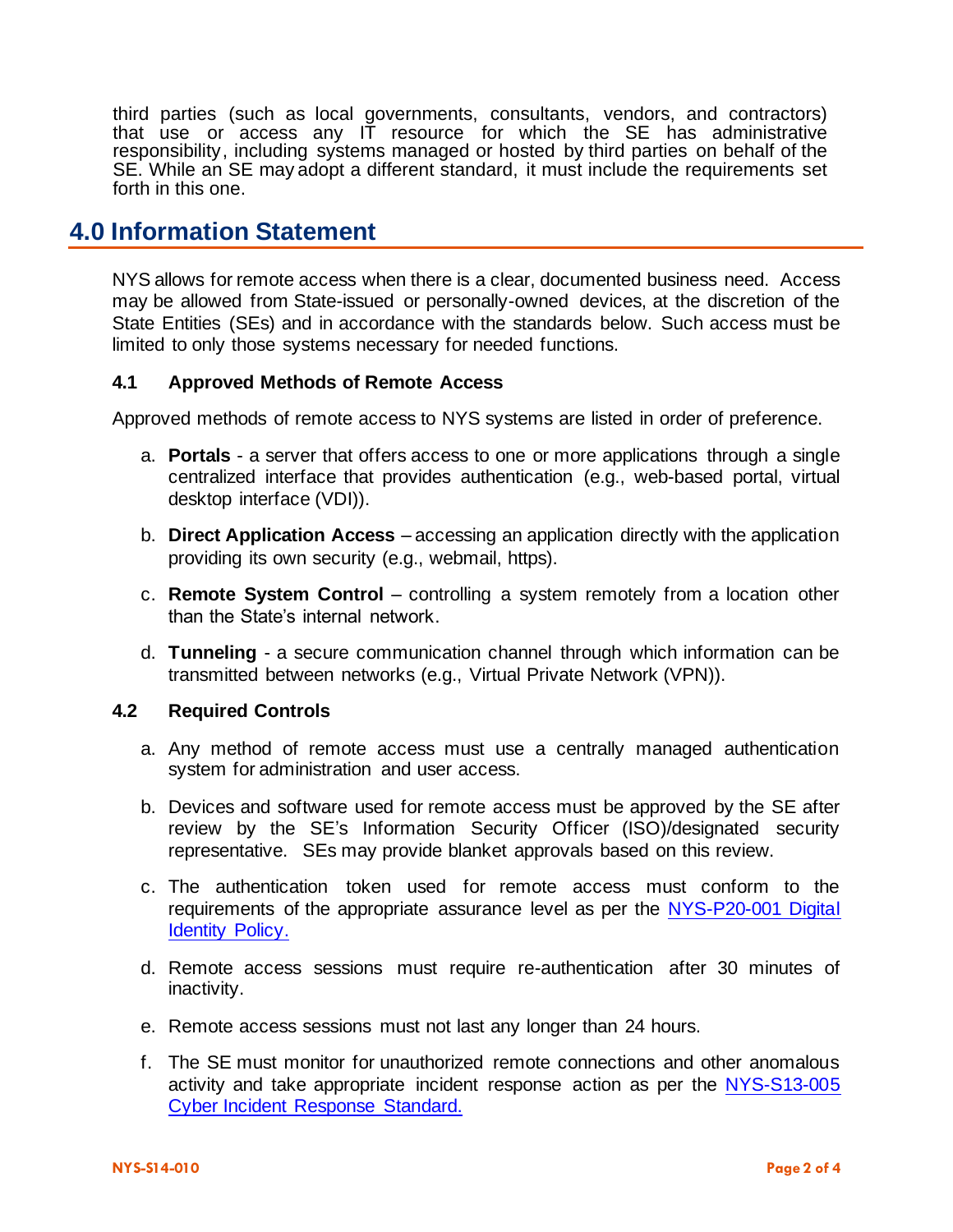- g. Tunneling specific controls:
	- (a) No split tunneling is allowed.
	- (b) Network controls regulating access to the remote access endpoint and between remote devices and SE networks are required.
	- (c) When a remote access device will have access to other networked devices on the State's internal network, the remote device must be authenticated such that configuration of the device is compliant with applicable policies.

#### **5.0 Compliance**

This standard shall take effect upon publication. Compliance is expected with all enterprise policies and standards. ITS may amend its policies and standards at any time; compliance with amended policies and standards is expected.

If compliance with this standard is not feasible or technically possible, or if deviation from this policy is necessary to support a business function, SEs shall request an exception through the Chief Information Security Offic[e exception process.](http://www.its.ny.gov/document/information-security-exception-policy)

### **6.0 Definitions of Key Terms**

Except for terms defined in this policy, all terms shall have the meanings found in [http://www.its.ny.gov/glossary.](http://www.its.ny.gov/glossary)

### **7.0 Contact Information**

Submit all inquiries and requests for future enhancements to the policy owner at:

**Chief Information Security Office Reference: NYS-S14-010 NYS Office of Information Technology Services 1220 Washington Avenue, Building 5 Albany, NY 12226 Telephone: (518) 242-5200 Email: [CISO@its.ny.gov](mailto:EISO@its.ny.gov)**

Statewide technology policies, standards, and guidelines may be found at the following website: <http://www.its.ny.gov/tables/technologypolicyindex>

# **8.0 Revision History**

This standard shall be subject to periodic review to ensure relevancy.